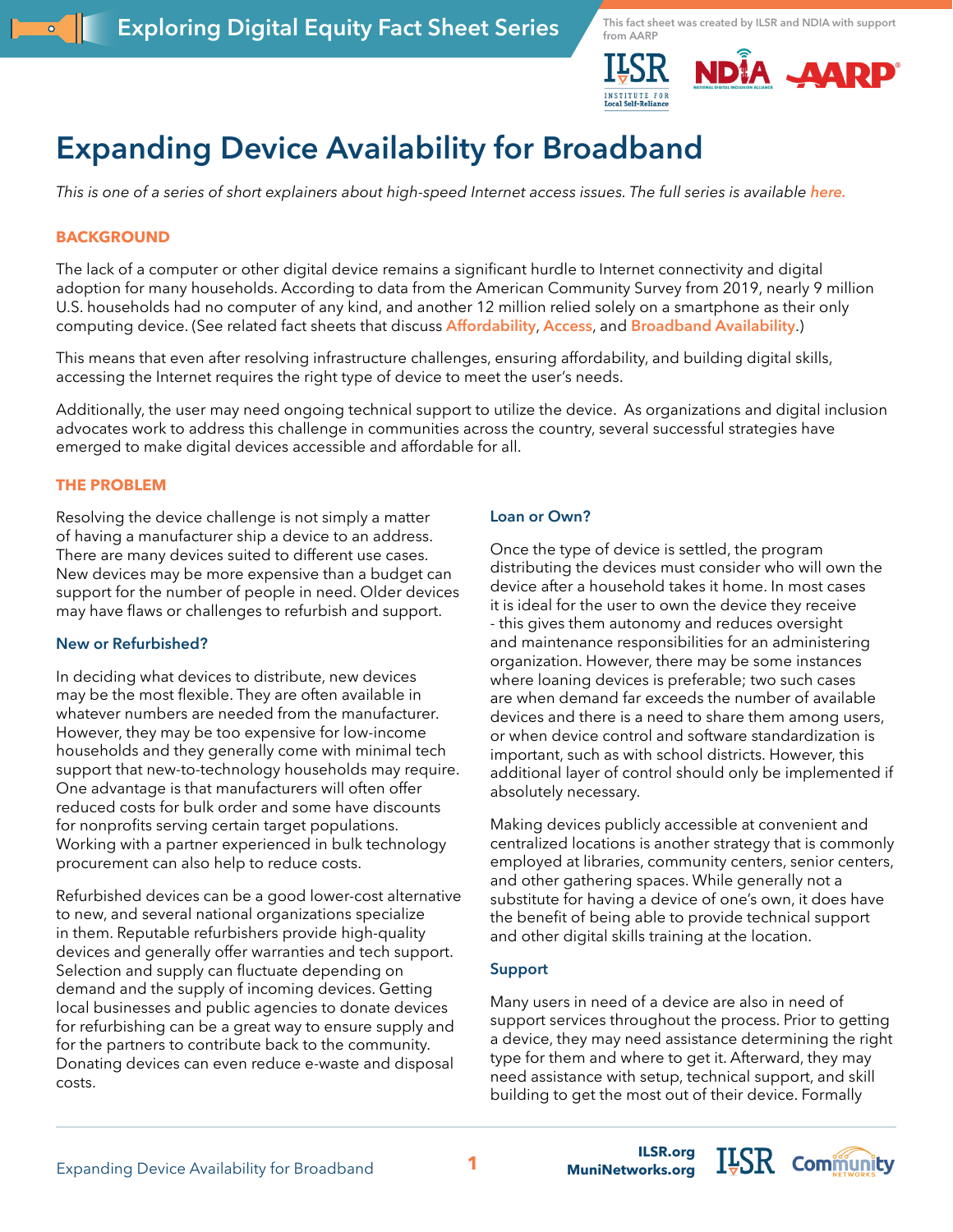trained **[Digital Navigators](https://www.digitalinclusion.org/digital-navigator-model/)** are a great way to provide wraparound support for users. For more information on Digital Navigators, please see the **[Key Digital Skills for](https://ilsr.org/exploring-digital-equity-fact-sheets)  [Broadband Fact Sheet](https://ilsr.org/exploring-digital-equity-fact-sheets)**. Additionally, groups of people going through the process to get the device may form their own ongoing support networks to work through challenges.

Along with the appropriate device type and support, some users may also have accessibility needs that require special hardware or software. It is important to understand any such needs when considering device specifications. Some accessibility needs can be met just by choosing the right type of device, such as a desktop computer with a large screen and full-size keyboard for the visually impaired. Other features, like screen reading software, come standard on most devices. However, features such as braille keyboards or software for users with cognitive or developmental disabilities may need to be customized.

|                             | <b>Desktop</b>                                                                                                                                            | Laptop                                                                                                                                                 | <b>Tablet</b>                                                                                                                 | <b>Smartphone</b>                                                                                                             |
|-----------------------------|-----------------------------------------------------------------------------------------------------------------------------------------------------------|--------------------------------------------------------------------------------------------------------------------------------------------------------|-------------------------------------------------------------------------------------------------------------------------------|-------------------------------------------------------------------------------------------------------------------------------|
| <b>Pros</b>                 | +Good for accessibility<br>needs (large screen &<br>customizable set-up)                                                                                  | +Versatile: standalone or<br>connect to peripherals                                                                                                    | +Good for accessibility<br>needs (large display,<br>easy user interface with<br>touchscreen)                                  | +Easy user interface with<br>touchscreen                                                                                      |
|                             | +Longest lasting                                                                                                                                          | +Good performance:<br>storage, processing, software<br>options                                                                                         | +Lower cost                                                                                                                   | +Ubiquitous: nearly<br>everyone has one already                                                                               |
|                             | +Maximum performance:<br>storage, processing,<br>software options                                                                                         | +Portable                                                                                                                                              | +Very portable: long battery<br>life, Wi-fi & cell connectivity,<br><b>GPS</b>                                                | +Maximum portability:<br>long battery life, Wi-fi &<br>cell connectivity, GPS                                                 |
| <b>Cons</b>                 | -Not portable and requires<br>a dedicated space                                                                                                           | -Limited ergonomic<br>options without connected<br>peripherals (like an<br>additional screen or<br>keyboard                                            | -More limited app-based and<br>cloud-based software                                                                           | -Device cost compared to<br>performance is high                                                                               |
|                             | -Managing device security<br>requires more proactive<br>effort                                                                                            | -Managing device security<br>requires more proactive<br>effort                                                                                         | -Limited performance<br>without peripherals added<br>on, such as a bluetooth<br>keyboard                                      | -Limited performance<br>without peripherals<br>added on, such as<br>bluetooth keyboard                                        |
|                             | -No built-in camera                                                                                                                                       | -Depending on the age<br>of the device, may have a<br>limited battery life                                                                             | -Device lifetime is short                                                                                                     | -Small screens may create<br>accessibility barriers for<br>low vision and vision<br>impaired individuals.                     |
| <b>Ideal</b><br><b>Uses</b> | Streaming, gaming, email,<br>web browsing,<br>bookkeeping, word<br>processing, graphic<br>design, remote learning,<br>telemedicine, and online<br>banking | Streaming, gaming, email,<br>web browsing, bookkeeping,<br>word processing, graphic<br>design, remote learning,<br>telemedicine, and online<br>banking | Video conferencing,<br>streaming, email, web<br>browsing, taking photos,<br>recording, video, social<br>media and socializing | Video conferencing,<br>streaming, email, web<br>browsing, taking photos,<br>recording, video, social<br>media and socializing |

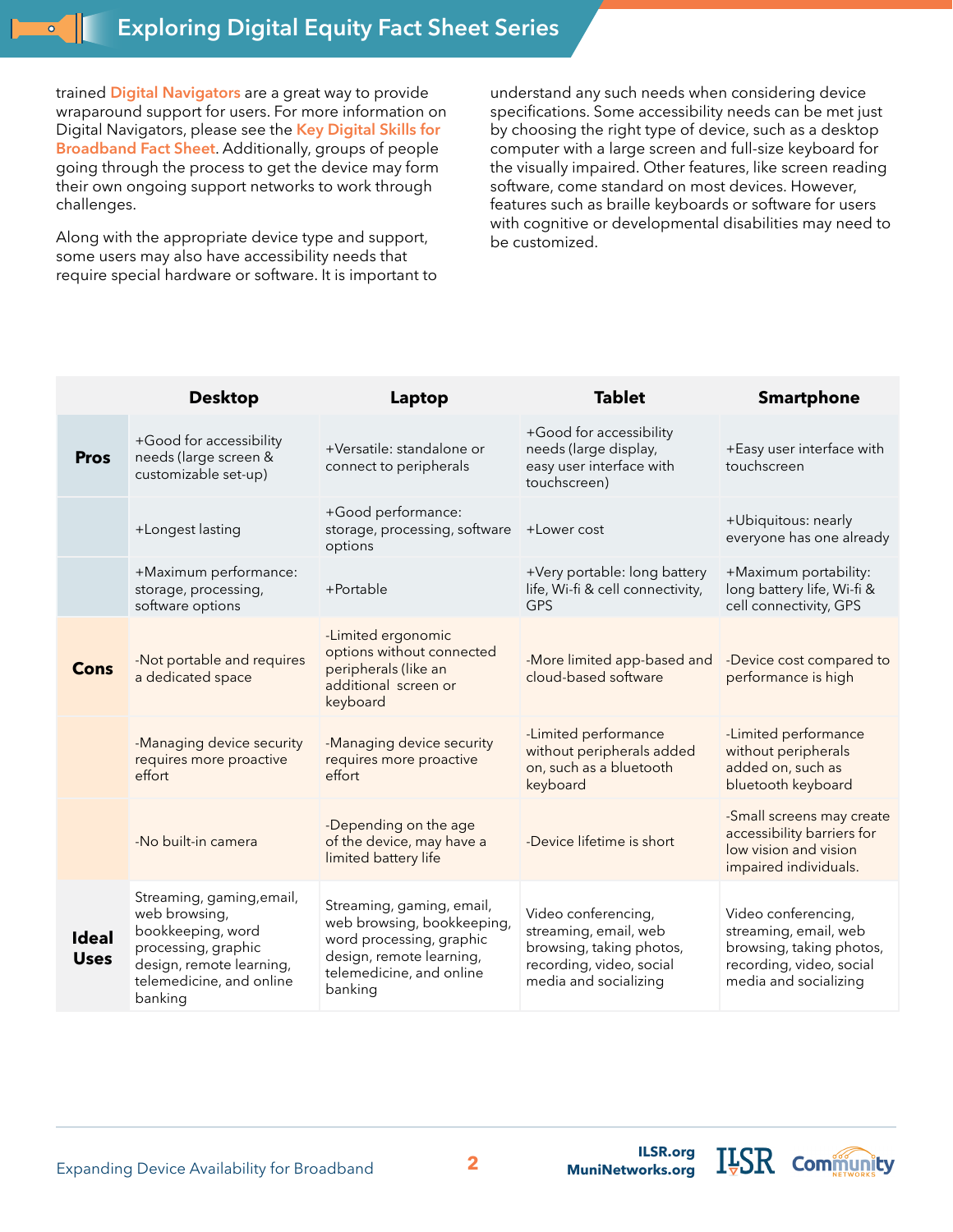# **KEY CONTACTS & RESOURCES**

- **• Nonprofit refurbishers ([human-I-T](https://www.human-i-t.org/), [PCs for People,](https://www.pcsforpeople.org/) [TechSoup](https://www.techsoup.org/), [Free Geek](https://www.freegeek.org/), [E2D](https://www.e-2-d.org/))**
- **• Local commercial refurbishers, computer retailers, and ISPs**
- **• Institutions with bulk tech procurement experience (school districts, higher education, libraries)**
- **• Chamber of Commerce & business community for donations to refurbish**
- **• Potential distribution sites & partners (direct service nonprofits, libraries, schools, housing authorities, computer training programs)**
- **• [Senior Planet](https://seniorplanet.org/), from AARP**
- **• [AARP's Personal Technology Resource Center](https://www.aarp.org/home-family/personal-technology/)**
- **• [AARP's 2021 Tech Trends Report](https://www.aarp.org/research/topics/technology/info-2022/2022-technology-trends-older-americans.html?cmp=RDRCT-00971e38-20210910)—Older Adults Are Upgrading for a Better Online Experience**

# **COMMUNITY/PROGRAM SPOTLIGHT—MOUNT WASHINGTON VALLEY, NH**

**• Driven by COVID-19 shut-downs, the Mount Washington Valley Age-Friendly Community and Gibson Center for Senior Services sought to holistically meet connectivity needs for the senior community through its [Equip, Train, and Connect program](https://www.aarp.org/livable-communities/network-age-friendly-communities/info-2022/train-equip-connect-mount-washington-valley-nh.html ). The program focused on providing devices paired with computer training and technical support. They found success with a multi-pronged approach to acquiring devices—holding a community computer donation drive, obtaining discounted refurbishing services, and seeking contributions of new devices from an Internet service provider. They also received four hours of free training in email, Zoom, and telehealth. Read more about the Equip, Train, and Connect program [in this Gibson Center newsletter feature from](https://www.gibsoncenter.org/wp-content/uploads/2021/05/06-2021-web-1.pdf)  [June 2021](https://www.gibsoncenter.org/wp-content/uploads/2021/05/06-2021-web-1.pdf).**

# **JERSEY CITY HOUSING AUTHORITY COMMUNITY CHALLENGE GRANT**

**• [This project](https://livablemap.aarp.org/challenge-grantee/jersey-city-housing-authority) provides Wi-Fi, smart home devices, a computer lab and digital literacy programming for older adults in a public housing development to help reduce social isolation, bridge language barriers and create sustainable, on-site digital programming. Get more information on [this program](https://livablemap.aarp.org/challenge-grantee/jersey-city-housing-authority) from AARP.**

# **SAN FRANCISCO SUNSET TECH CONNECT**

**• [This project](https://www.communitytechnetwork.org/blog/connecting-seniors-in-the-sunset/) paired older adults taking part in a multilingual learning program with instructors for a 12-week course aimed at reducing loneliness and isolation through the use of technology. Participants learned how to navigate the basics of a tablet device, as well as more advanced programs related to their language course.**

# **NATIONAL RESOURCE SPOTLIGHT:**

**• The [Alliance for Technology Refurbishing & Reuse](https://www.aftrr.org/) is a national network of businesses and nonprofits whose goal is to take devices out of the recycle and landfill stream and repurpose them for use by households that would benefit from low—and no-cost devices.**